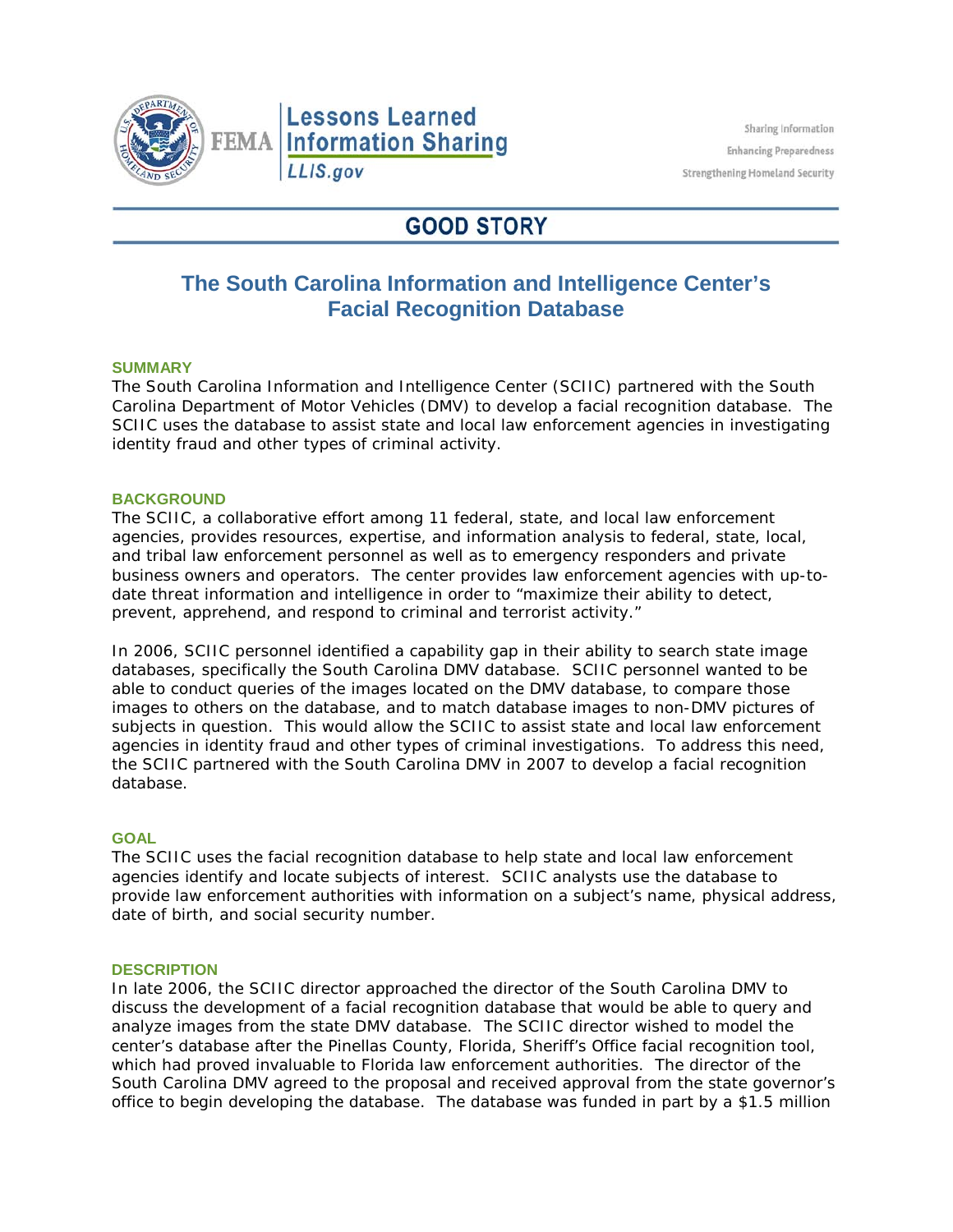grant from the Department of Homeland Security (DHS), which covered the initial startup costs for the system. These costs included the purchase of the facial recognition software from a private vendor, the installation of the software at the SCIIC, and the initial uploading of the DMV photos to the database.

The SCIIC and South Carolina DMV signed a memorandum of understanding (MOU) formalizing procedures for how SCIIC analysts would access and utilize the facial recognition database. The MOU affirmed that the South Carolina DMV retains full control and ownership of the information housed on the database. The MOU permits the SCIIC to provide this information to law enforcement agencies if an investigation warrants.

## *System Operations*

The SCIIC and South Carolina DMV launched the facial recognition database in January 2009. The database is available 24 hours a day, year round, and is provided by the SCIIC, which pays a monthly fee to a private vendor to maintain the server that stores the images. The SCIIC initially received 3.1 million images for the database from the South Carolina DMV. The facial recognition database automatically updates itself with new images from the South Carolina DMV database. The SCIIC is currently adding over 130,000 images to the facial recognition system from the South Carolina Department of Probation, Parole, and Pardon Services database.

The SCIIC typically receives a request from a state or local investigator asking that the center attempt to identify an individual from an image gleaned from a crime scene or security camera or by other means. That image is then assigned to a trained SCIIC analyst who uploads the image to the facial recognition database and conducts a comparison search of the image with all of the photos on the system. Analysts can set specific search parameters, such as sex, age range, and race, to further refine search results. Each image provides corresponding information for an individual: first, middle, and last names; physical address; social security number; and birth date. The SCIIC analyst will then analyze the results of the search to try and identify a match for the individual based upon the photo provided. The SCIIC then provides this information to the investigating law enforcement agency.

## *Success Story: Identity Fraud Ring Uncovered*

After the launch of the database in 2009, South Carolina DMV analysts conducted an initial search of the database's images for potential matches. Search results indicated that there was an individual in the DMV



database that had seven different identities linked to several South Carolina

**Database search results of the subject in question**

addresses. SCIIC analysts wished to find out more information on the individual's current identity and whereabouts. The analysts developed and distributed an alert bulletin containing the subject's past identities, addresses on file, and social security numbers to South Carolina law enforcement agencies.